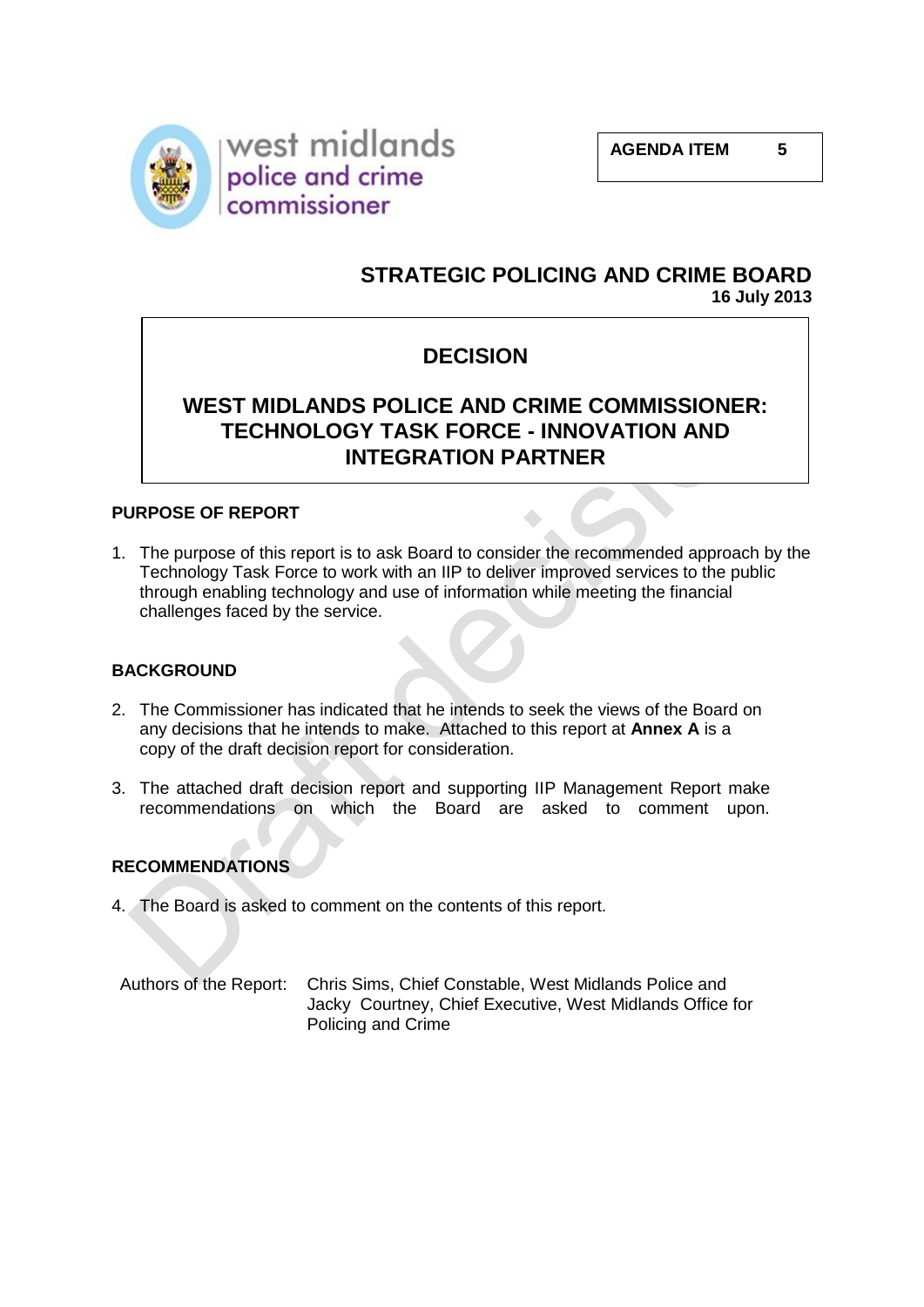# **WEST MIDLANDS POLICE AND CRIME COMMISSIONER**

## **NON-CONFIDENTIAL NOTICE OF DECISION 0XX/2013**

Contact Officer: Jacky Courtney

Telephone Number: 0121 626

Email: [j.courtney@west-midlands.pnn.police.uk](mailto:j.courtney@west-midlands.pnn.police.uk)

**Title: West Midlands Police and Crime Commissioner: Technology Task Force - Innovation and Integration Partner**

#### **EXECUTIVE SUMMARY**

On 14 February the Commissioner decided WMPCC 005/2013 [\)http://www.westmidlands](http://www.westmidlands-pcc.gov.uk/transparency/record-of-decisions/2013/wmpcc-005-2013-technology-task-force/)[pcc.gov.uk/transparency/record-of-decisions/2013/wmpcc-005-2013-technology-task-force/\)](http://www.westmidlands-pcc.gov.uk/transparency/record-of-decisions/2013/wmpcc-005-2013-technology-task-force/) that the Technology Task Force should make recommendations to him on how the Commissioner and Chief Constable could work with an Innovation and Integration Partner (IIP) to enhance policing services delivered to the communities of the West Midlands.

This would be based on Options 3 and 4, as set out in the Technology Task Force Report:

3 - Change jointly-led with an IIP

4 - Change jointly-led with an IIP combined with the implementation and externalisation of ICT

Attached to this decision at Annex B is the report from the Task Force which makes the requested recommendations. The report describes the concept of an IIP, the scope, responsibilities, outputs and outcomes for an IIP, how the IIP relationship would be created and managed and some of the key commercial considerations and principles that might be applied during the procurement process and following any award of contract.

Details of the procurement documents: Official Journal of the European Union (OJEU) Contract Notice, Memorandum of Information (MoI) and Pre-Qualification Questionnaire (PQQ) will form part of a separate decision that will be considered by the Commissioner should he support the approach recommended by the Technology Task Force.

#### **DECISION**

I support the approach set out in the Management Report of the Technology Task Force attached as an Annex to this decision.

#### **West Midlands Police and Crime Commissioner**

I confirm that I do not have any disclosable pecuniary interests in this decision and take the decision in compliance with the Code of Conduct for the West Midlands Office for Policing and Crime. Any interests are indicated below.

Signature………………………………………………….

Date……………………………………..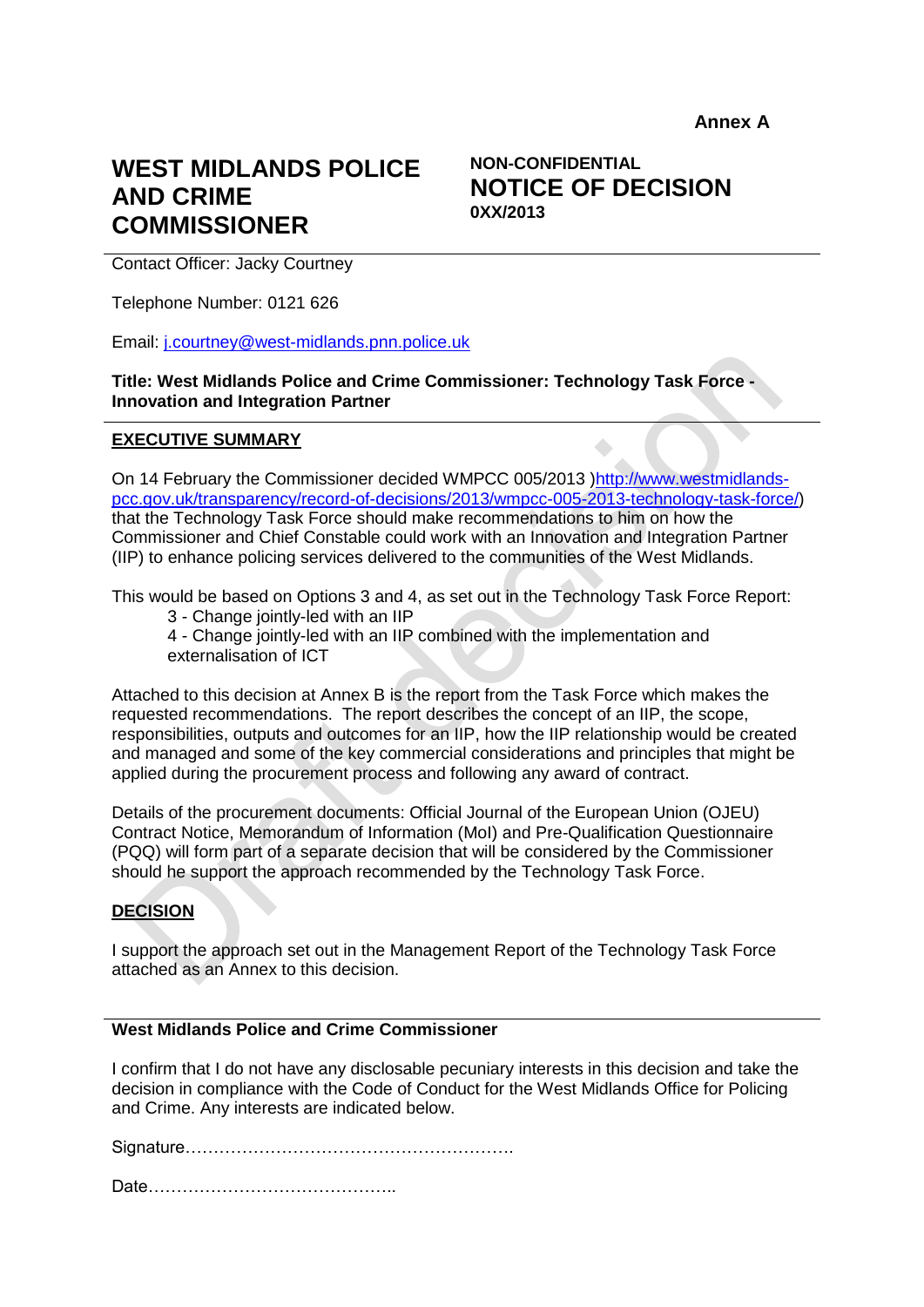#### **NON - CONFIDENTIAL FACTS AND ADVICE TO THE POLICE AND CRIME COMMISSIONER**

The report, supporting document and recommendations form the basis of the decision.

#### **INTRODUCTION AND BACKGROUND**

#### The Challenge

West Midlands Police (WMP) faces two core challenges: how to improve service to the public while also meeting significant budgetary reductions as a result of the Comprehensive Spending Review (CSR) process. To date WMP has made significant progress in addressing these pressures.

However, the challenge remains substantial for WMP. A reduced settlement, in the June 2013 CSR, will reduce the budget by a further estimated £100m over four years, equating to average savings of at least £25m per annum until 2017/18. Despite this, public expectations continue to grow in relation to the range, quality and affordability of policing services. Many of WMP's partners across the public and third sectors are experiencing similar challenges, and the overall capacity in public service is starting to recede.

Despite much progress and achievement WMP must now move quickly to meet these demands. Incremental improvements will be insufficient to address the challenges and a commitment to fundamental change is now required and key to this is the role of technology.

#### The concept of an IIP

In November 2012 the newly elected PCC asked the Chief Constable (CC) to establish a "Technology Task Force" to consider options for delivering change.

The PCC's ambition is for the people of the West Midlands to have "Pride in their local police service" and the supporting mission statement is "To serve our communities and protect them from harm". This includes the desire to deliver world-class policing services to the citizens and communities of the West Midlands.

The PCC and CC have articulated a set of key enablers for achieving this:

- Customers and Citizens: WMP will provide those who directly access service (customers) and those who indirectly engage with policing (citizens) with wider choice, bespoke service delivery and greater consistency and reliability. A stronger organisational memory will enable WMP to create an extended relationship with its customers and citizens;
- $\bullet$ Our People: A smaller WMP workforce will be driven by core values and principles. There will be a continuing emphasis on empowerment, allied to the need for greater consistency of delivery and clearer accountability. WMP people will have clearly defined roles and be supported by better technology. The role of strong, visible and inspirational leadership will be even more important with leaders doing more directing with less checking;
- $\bullet$ Information: Transforming WMP access, collection, management and use of information to operate integrated systems that are capable of managing the volume of information available from a range of sources. This includes better data analysis to assess the threat of risk and harm, determine local priorities and automate processes. Information transformation will support better decision making at all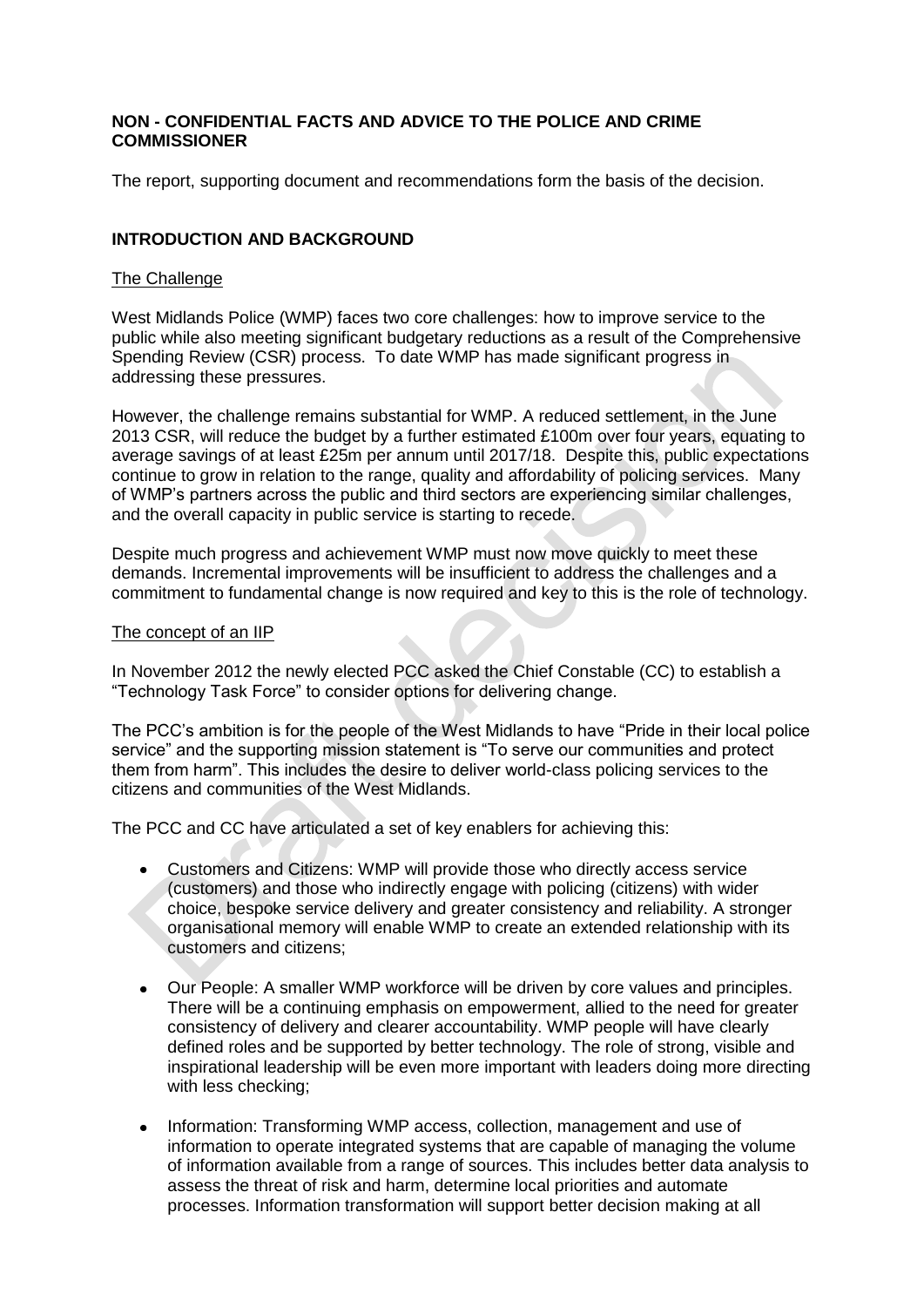levels, stronger relationships and improved outcomes; and

 $\bullet$ Resources: Improved technology will provide visibility for the totality of WMP resource. This visibility allied to improved information, will generate significant opportunity for greater predictive and preventative policing and increased productivity.

An assessment of WMP's business change capability showed that, although significant progress has been made in the last four years, the force does not have sufficient breadth and depth of business change capability to meet the scale of the challenge. WMP now requires a partner who can bring this experience and capability to support our change journey.

This will be the Innovation and Integration Partner.

The IIP will work as an embedded partner with WMP. It will play a critical part in helping us establish the future shape of the force and its operating model. The IIP will work in partnership with the Force to create a programme of change to deliver the future operating model. We will work together to identify innovative solutions to modernise the Force. The partner will play a part in implementing some or all of those solutions and ensuring change programmes are delivered as integrated solutions. This is very likely to require the ability to manage other suppliers. This provides the IIP with the opportunity to develop a long-term, intimate and collaborative relationship with our organisation and its people. Working alongside an experienced and forward thinking police team the IIP will have the opportunity to play a significant role in the development of class leading police services.

To meet this challenge the IIP will be expected to be an organisation that can demonstrate:

- Sector relevant experience to the change the Force needs. We believe this will be experience of policing, public service change, partnerships and cost reduction;
- A global reach; the IIP must be capable of drawing ideas from policing and public  $\bullet$ service change from outside the UK;
- An ability to work alongside a partner and develop change by maximising the talents  $\bullet$ and ability of the partners' staff;
- Values that are compatible with those of WMP;
- Significant experience of complex transformational change in political, multistakeholder environments;
- Experience of managing, delivering and integrating complex programmes of work;
- The ability to integrate a diverse supply chain to deliver effective solutions; and
- Transforming the use of information and technology; this is seen as an early and critical area for the development of the force.

#### IIP Delivery Model

The IIP will become embedded within WMP and work in partnership with an internal change team to bring a programme of change and on-going innovation. The main stages of delivery can be described as follows:

- 1. Design of a target operating model (including ICT and information);
- 2. Development of the change programme;
- 3. Commissioning Process;
- 4. Programme Management, Contract Management and Integration.
- 5. Creativity and Innovation
- 6. Developing the capabilities of WMP.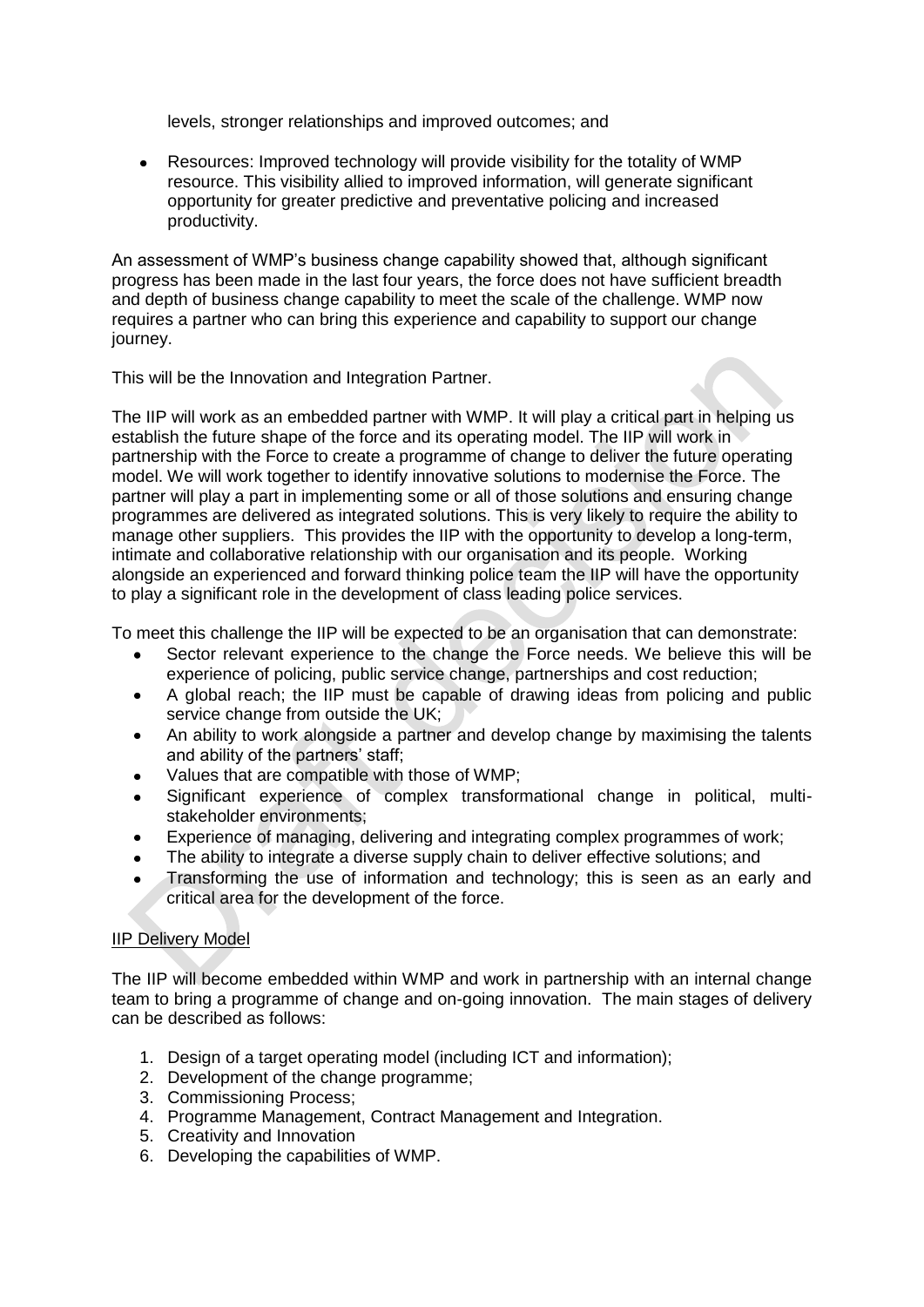#### **FINANCIAL IMPLICATIONS**

#### Project Costs

The cost of the procurement process covering internal staff, contractors and ancillary costs is estimated to be in the region of £797,400. A breakdown of these is available in Section 6.3 of the IIP Management Report.

#### Commercial Arrangements and Evaluation

These are included in sections 3 and 4 of the IIP Management Report with reference provided to the approach being taken to the sharing of risks and rewards.

#### Scope and Value

The OJEU notice will state that WMP is seeking to procure an IIP for an initial 5-year period with a breakpoint during the terms of the contract and an option to extend the contract for a further 3 years.

The scope and value of the contract is set out in the OJEU Contract Notice and is predicated by the current ICT capital and revenue expenditure and a provision for: :

- The development the operating model;
- The identification of the scope of work to service the operating model;
- The joint management of the change programme.

In compliance with regulations, the OJEU will specify a minimum of 3 suppliers at the prequalification questionnaire (PQQ) stage.

Further detail on the scope is included at Section 5.1

#### Gateway Timetable

| Gate         | <b>Description/Purpose</b>                                                                                              | <b>Milestone</b> |
|--------------|-------------------------------------------------------------------------------------------------------------------------|------------------|
| $\mathbf{0}$ | Commissioner approval to issue OJEU Contract Notice                                                                     | July-2013        |
|              | PQQ evaluations report and recommendations for short-listing to<br>move to Invitation to Submit Outline Proposal (ISOP) | Oct-2013         |
| $\mathbf{2}$ | ISOP evaluation and recommendations for short-listing to move to<br>dialogue                                            | Nov-2013         |
| 3            | Award of contract                                                                                                       | Jan-2014         |

Please note that this is an indicative timetable and therefore may change

Details of the general timetable are at section 5.5.2 in the IIP Management Report

#### **LEGAL IMPLICATIONS**

The Commissioner has been provided with legal advice relating to the recommendations, Memorandum of Information (MoI) and Pre-Qualification Questionnaire (PQQ).

#### **LEGAL IMPLICATIONS**

The Commissioner has been provided with legal advice relating to the recommendations, OJEU Contract Notice, MoI and PQQ.